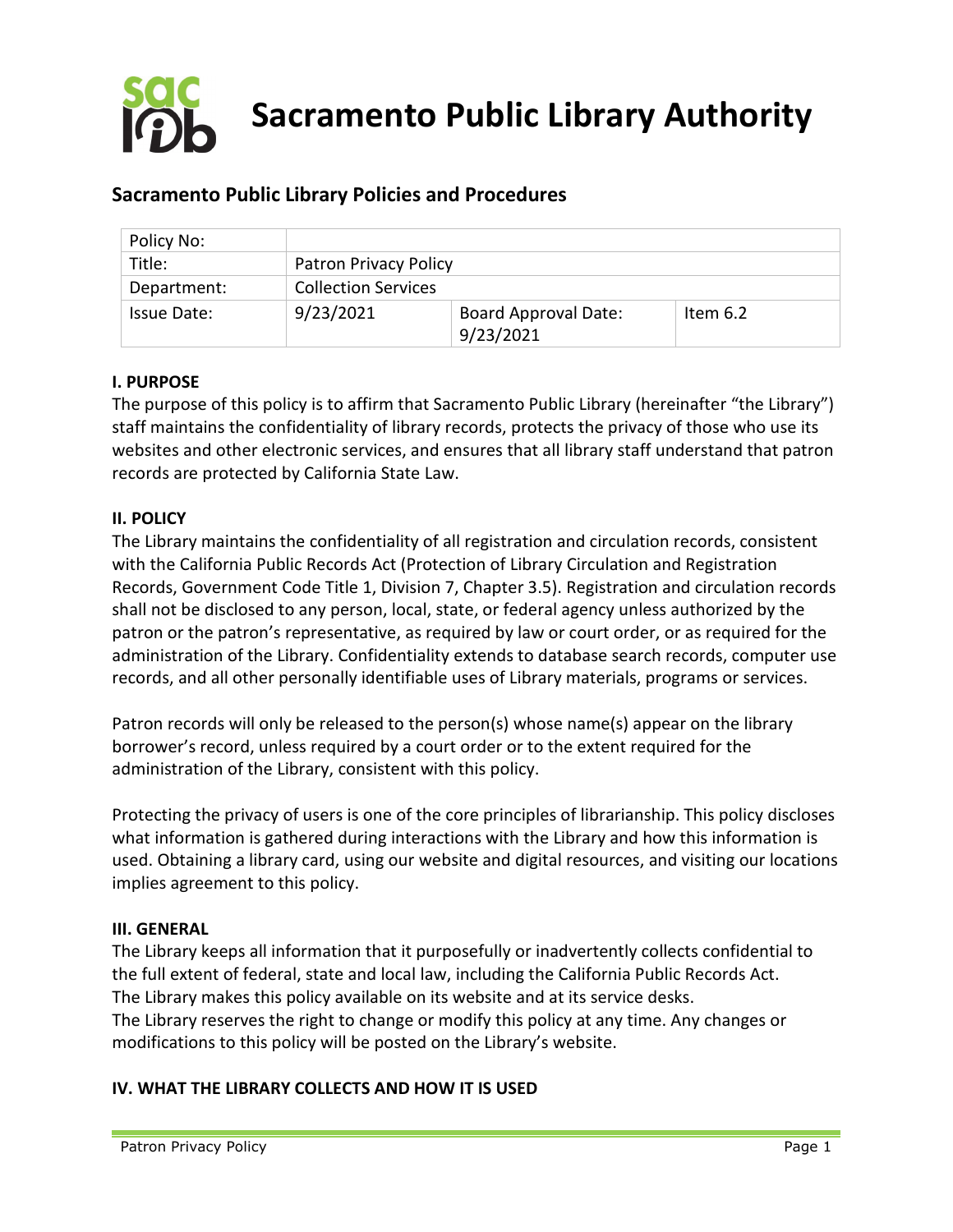# **Sacramento Public Library Authority**

The Library collects information from patrons in various ways. Examples include direct input, network logs, and cookies. The Library strives to collect the least amount of Personally Identifiable Information (PII). We avoid creating unnecessary records; however, to administer services, the Library may need this information to create and maintain borrowing records, collect payments, promote library programs and services, and provide access to digital services. The following personal information may be collected to access library services:

- Name
- Address
- Telephone Number
- Email Address
- Date of Birth
- Library card barcode number
- Student ID number
- Items currently checked-out, requested and canceled holds, and interlibrary loans
- Overdue items (until returned)
- Payment history
- Sign-up information for library programs/events

Some masked PII (i.e. data without names, birthdates, phone numbers, email address) may also be used to create and analyze library statistics such as circulation, program headcounts or language demographics for collection development and program/service improvement using 3rd party, web-based software.

The Library does not sell or license PII to any third party.

## **V. PATRON RECORDS**

Library records may only be disclosed:

- To Library staff performing library duties;
- To the cardholder to whom the records pertain, upon proof of identity;
- To anyone authorized, in writing by the cardholder, to inspect the records; or
- By order of the appropriate court of law.

Patron account information is stored and protected on a secure server(s) and accessed through a suite of software available under contract with the Library. The Library will keep individual patron data only as long as it deems necessary to provide services.

The Library does not keep a patron's reading history record except as required to provide Library services. After a patron returns an item, the record of that borrowed item is removed from the user's account. However, the Library's automated system has a feature called "My Reading History" that allows patrons to track items checked out. Participation in the feature is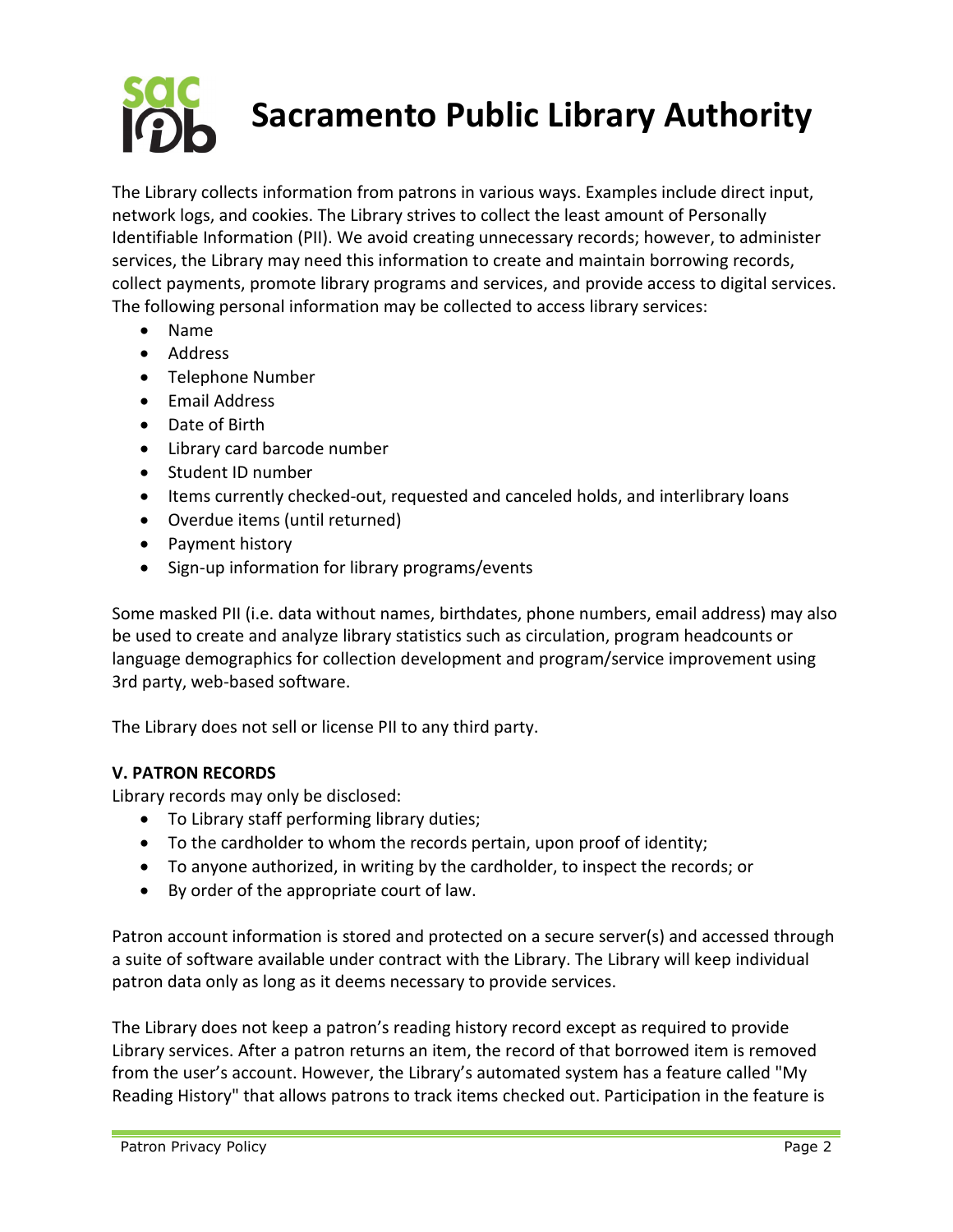

entirely voluntary and participation in "My Reading History" may start or stop at any time. Choosing to record "My Reading History" implies agreement to allow the Library's automated system to store this data. Content stored in "My Reading History" is subject to all applicable local, state, and federal laws. Under those laws, such records may be subject to disclosure to law enforcement authorities pursuant to a court order.

## **VI. CHILDREN'S PRIVACY**

California State Law protects the confidentiality of all patron records, including children. Parents or guardians of minor children, not Sacramento Public Library, are solely responsible for their child's use of library resources, including online services.

#### **Library Records**

Parents or legal guardians with proper identification may have access to their children's records only when the materials become overdue. In addition, parents or guardians may view their children's record and modify some personal information by accessing the child's online account.

Parents and guardians of children 17 and under (or those listed on the c/o line of a Library record) may view a child's Library record with the following stipulations:

- Parents and guardians of children under age 13 may view a child's Library record as long as the parent's name appears in the Library record.
- Parents and guardians of children age 13-17 may view a child's Library record if they have the card in hand, or if the child is present and gives consent.

#### **Internet Use**

The Children's Internet Protection Act (CIPA) was enacted by Congress in 2000 to address concerns about children's access to obscene or harmful content over the Internet. As a library subject to CIPA, the Library is required to include technology protection measures, and must block or filter Internet access to pictures that are: (a) obscene; (b) child pornography; or (c) harmful to minors (for computers that are accessed by minors). All internet sessions for card holders 17 and under are automatically filtered. It is assumed that a parent or guardian signature on a library card application implies permission to access the Internet using that Library card.

The Library encourages all parents and guardians to learn about their children's online activities and to join in their children's exploration of the Internet.

The Library also encourages parents and caregivers to tell their children about the importance of: (i) not revealing personal information online, and (ii) asking for permission before giving their last name or personal information to any website. The Library may partner with third-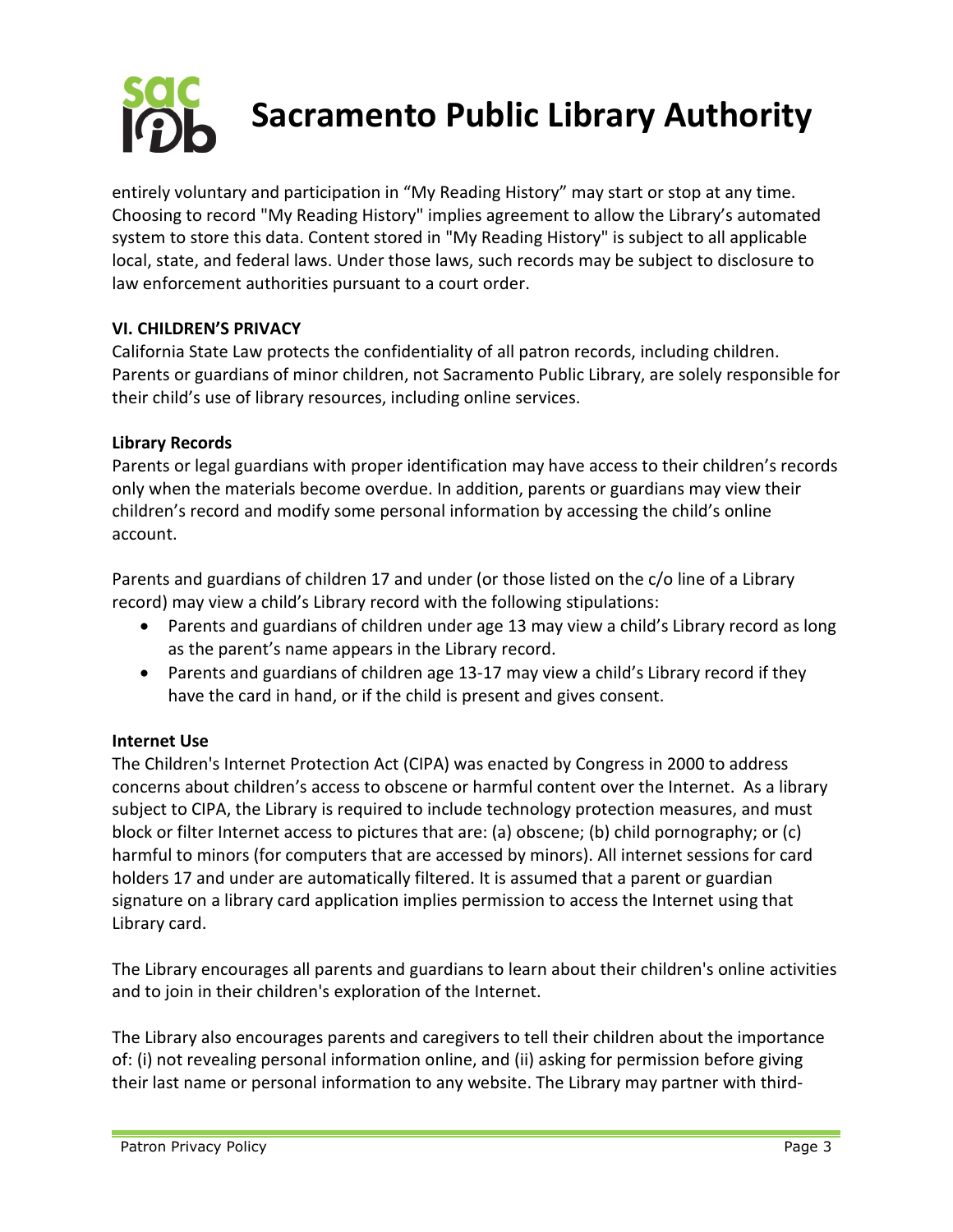

party services to provide educational content for children. Parents and guardians should review those services' privacy policies before permitting their children to use them.

## **VII. VISITORS AND SECURITY SURVEILLANCE**

The Library utilizes contract security officers for the purpose of maintaining public safety and building security. Security officers perform physical surveillance of the premises and intervene with patrons violating the Library's [Rules of Conduct.](https://www.saclibrary.org/About/Our-Governance/Policies/Rules-of-Conduct)

In some instances, patron violation of the Rules of Conduct may warrant the initiation of a Library incident report. An incident report is entered in the Incident Tracker web-based database and may include information about the patron observed violating rules of conduct. Specific information may include a description of the incident/behavior, the patron's name if known, screen capture photos from surveillance video, scans of police trespass notices and any other files or data pertinent to the incident.

Library branches have security cameras outside and/or inside. Recordings are stored on a Library computer and remain available for not less than thirty days. Video surveillance recordings or photos obtained through the surveillance system will only be released in accordance with applicable laws. Video recordings may be used by Library security staff and management to research reported incidents and may be made available to law enforcement officials when needed for investigative purposes. Such recordings may be admissible as evidence in a court of law. No release of surveillance recordings or images will occur without prior authorization by the Library Director or designee via the External Request for Surveillance Video Release form.

#### **VIII. LIBRARY WEBSITE and PUBLIC COMPUTERS**

The Library does not collect personal user information when a user visits the Library's website [\(www.saclibrary.org\)](http://www.saclibrary.org/).

The Library automatically collects and stores only the following information about a website visit, for statistical purposes:

- The Internet domain and IP address from which access to the Web site is gained;
- The type of browser and operating system used to access the Library's site;
- The date and time of access to the Library's site;
- The pages visited;
- The address of the Web site from which the initial visit to www.saclibrary.org was launched, if any, as well as the address from which a visitor exits.

The Library uses this information to make its site more useful to visitors and to learn about the number of visitors to the site and the types of technology visitors use. The data that is collected is not connected to any PII.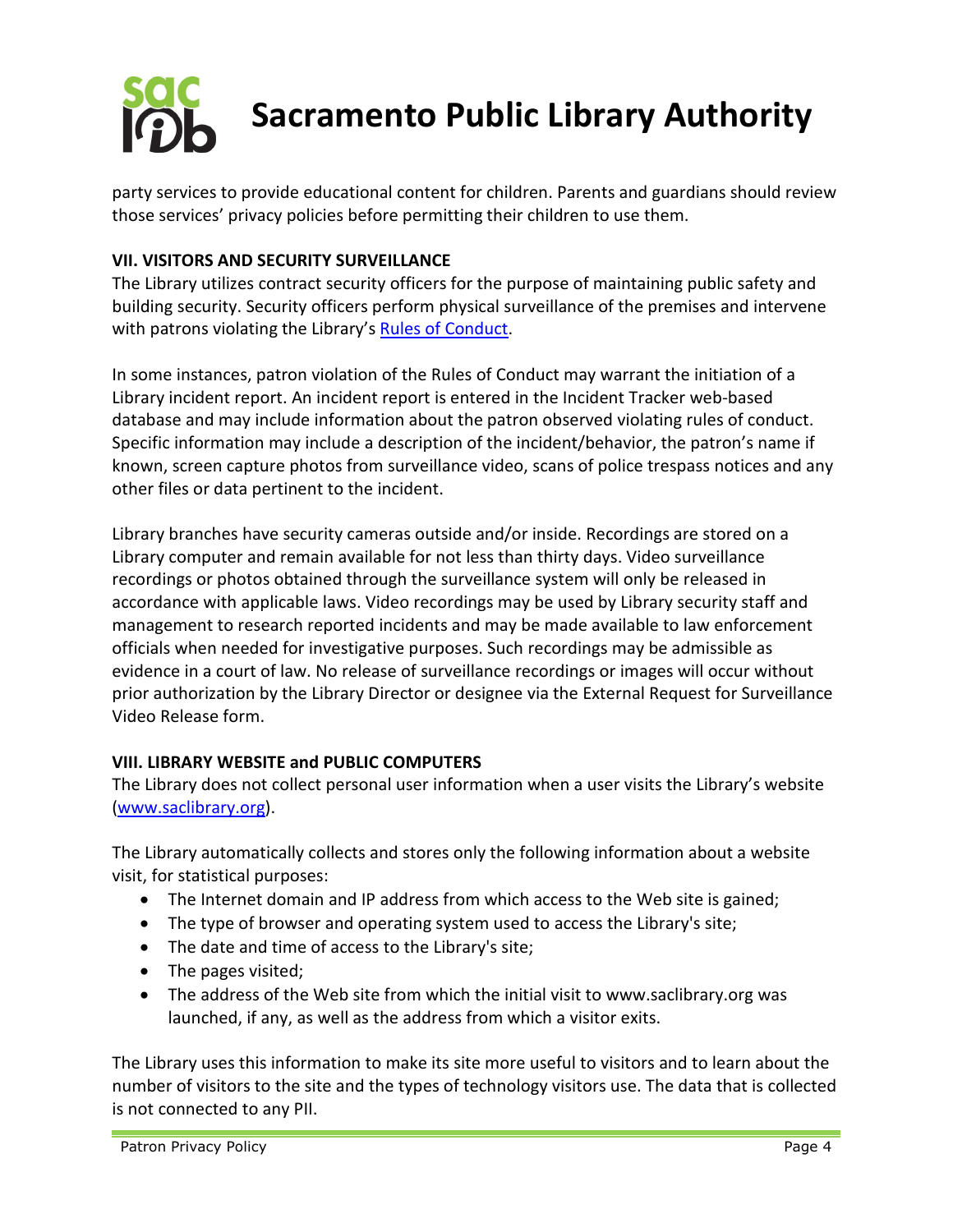

**Sacramento Public Library Authority**

#### **HTTPS**

The Library's website (saclibrary.org) and its event website (saclibrary.evanced.info/signup/) are encrypted with HTTPS. All communications between a browser and the Library website are private.

All connected devices borrowed from the Library (e.g. Chromebooks) have their history cleared after the device is returned.

#### **Cookies**

A cookie is a small file sent to the browser by a website each time that site is visited. Cookies are stored on a user's computer and can transmit personal information. Cookies are used to remember information about preferences on the pages visited.

A user can refuse to accept cookies, disable cookies, and remove cookies from their hard drive. However, this may result in a lack of access to some library services. SPL's servers use cookies to verify that a person is an authorized user. This allows you access to licensed third-party vendors and to customize webpages to your preferences. Cookies obey a browser's privacy settings. The Library will not share cookie information with external third parties.

#### **Data & Network Security**

The Library uses software programs that monitor network traffic to identify unauthorized attempts to upload or change information or otherwise cause damage. No other attempts are made to identify individual customers or their usage habits.

#### **Public Computers & Connected Devices**

The Library does not keep a record of browsing history or activities on any public computer or laptop. Any record of browsing history and activities are removed at log out.

All personally identifiable information is purged from the individual computer immediately upon the end of a public computer reservation. However, a log is created for statistical purposes which includes user library card number, the computer terminal number, reservation time, reservation type and duration of the session.

Software-based solutions are in place to clear browsing history data from all connected devices borrowed from the library (e.g. Chromebooks) after the device is returned.

#### **Online Catalog**

The Library's online public access catalog (OPAC[\) https://catalog.saclibrary.org,](https://catalog.saclibrary.org/) provides users with self-activated features. Information gathered and stored using these features, such as a user-saved search, is accessible to the library user and potentially to staff with administrative